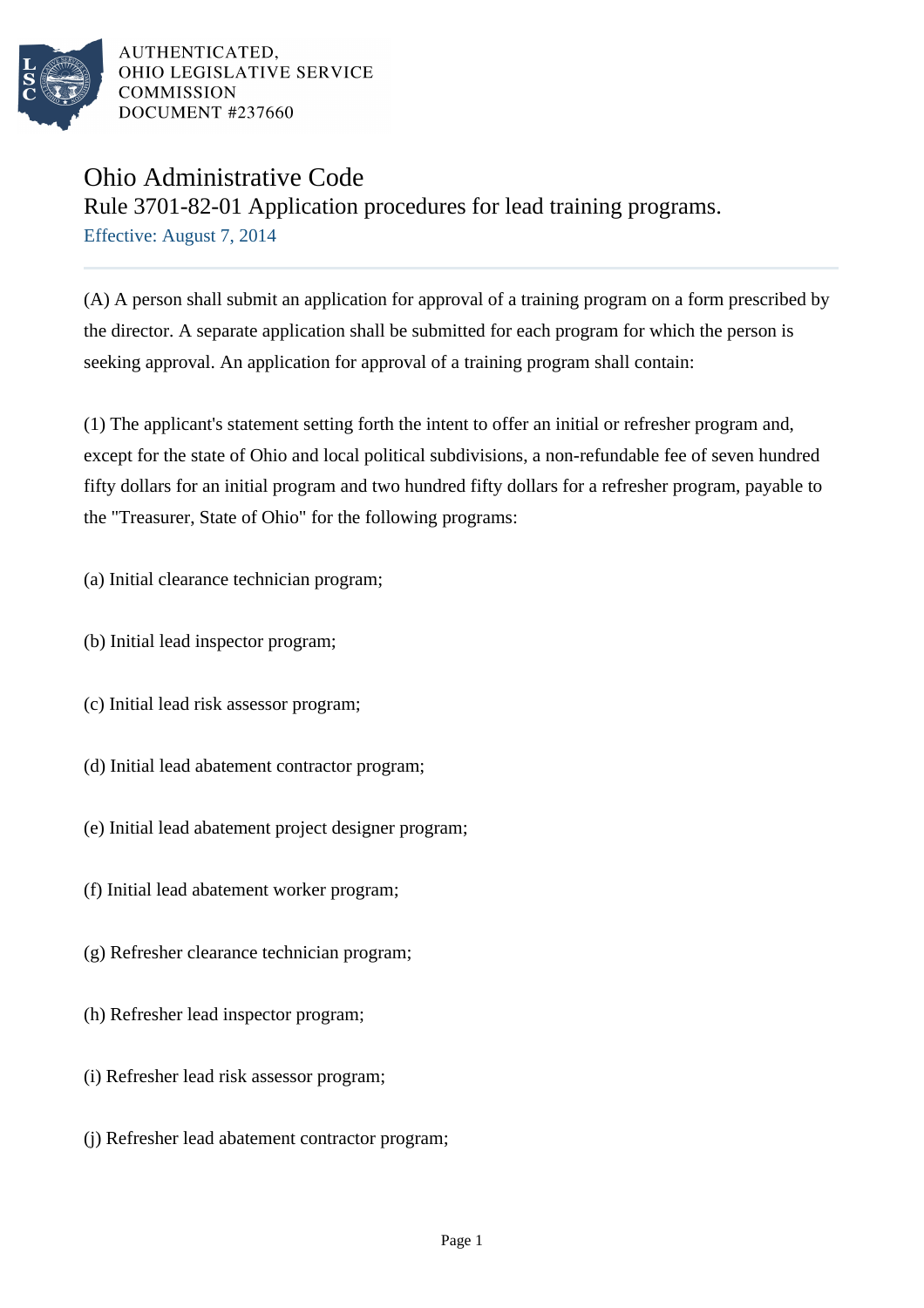

- (k) Refresher lead abatement project designer program; and
- (l) Refresher lead abatement worker program.
- (2) As separate attachments:

(a) A statement signed by the training program manager certifying that:

(i) The training program meets the minimum requirements set forth in Chapter 3701-82 of the Administrative Code;

(ii) Each instructor meets the qualifications set forth in rule 3701-82-01.1 of the Administrative Code;

(iii) The program will use either the model training materials developed by the United States environmental protection agency, United States department of housing and urban development, if available, or materials approved by the director; and

(iv) The applicant is in compliance and will remain in compliance with the reporting and recordkeeping requirements of paragraphs (A)(3) and (A)(4) of rule 3701-82-1.2 of the Administrative Code.

(b) The course agenda with an allocation of time spent on each topic;

(c) The course quality control plan and certification that the applicant will comply with the requirements of paragraph (B) of rule 3701-82-01.2 of the Administrative Code;

(d) An example of a course completion certificate, as described in paragraph (A)(2) in rule 3701-82- 01.2 of the Administrative Code;

(e) A copy of all program examinations with answer keys in accordance with paragraph (K) of rule 3701-82-01.3 of the Administrative Code;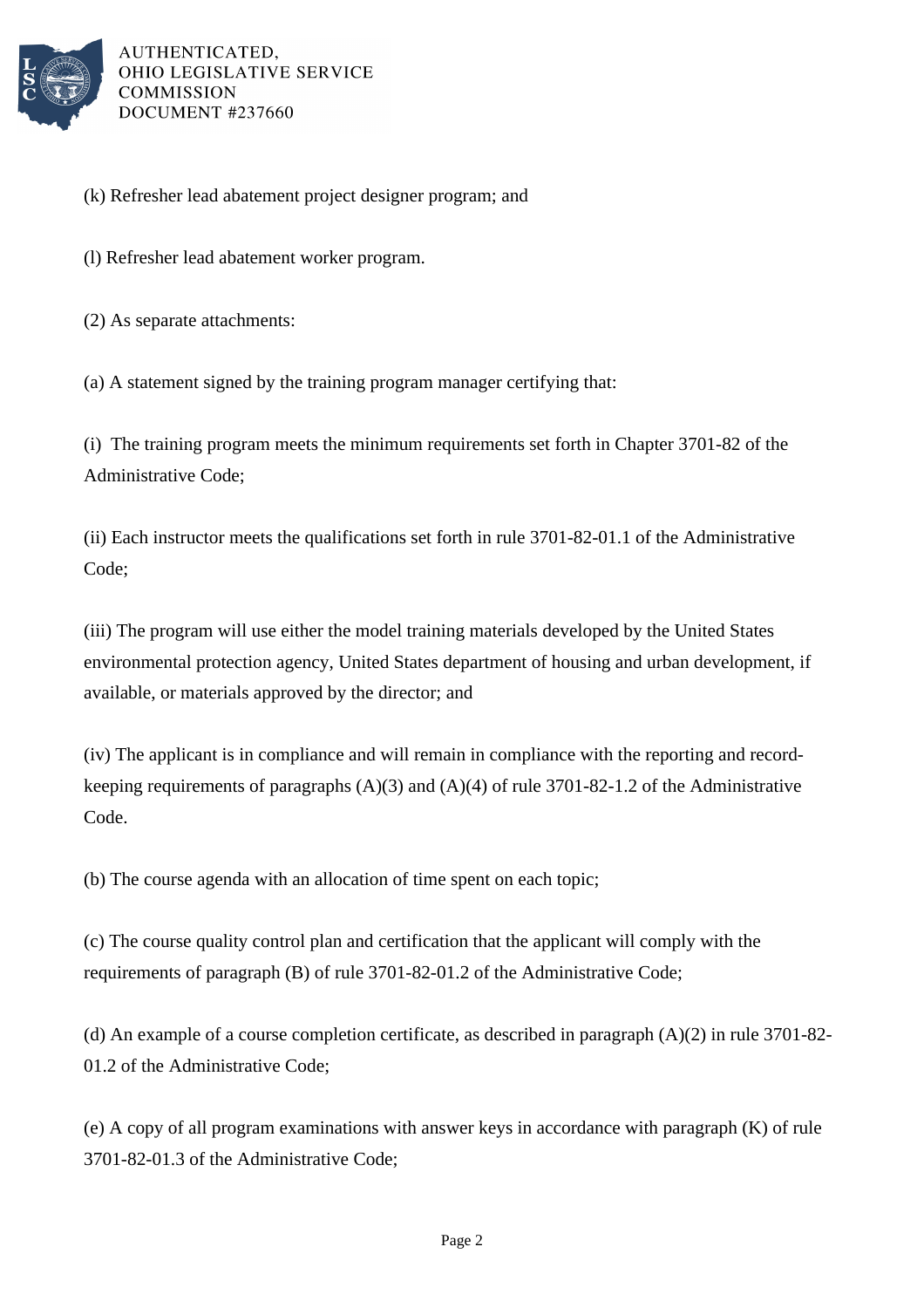

(f) A copy of the student manuals and instructor manuals to be used for each program; and

(g) Documentation of the training manager's and instructor's qualifications required by rule 3701-82- 01.1 of the Administrative Code.

(B) A person shall submit an application for renewal of approval of a training program on a form prescribed by the director. A person shall submit a separate application for each program for which the person is seeking approval. An application for renewal shall include the fee as specified in paragraph  $(A)(1)$  of this rule. As part of the application, the individual shall also submit:

(1) A statement signed by the training program manager certifying that:

(a) The training program continues to meet the minimum requirements set forth in Chapter 3701-82 of the Administrative Code;

(b) Each instructor continues to meet the qualifications set forth in rule 3701-82-01.1 of the Administrative Code, and a list of the topics or skill areas that each instructor will teach;

(c) The program continues to use the model training materials developed by the United States environmental protection agency, United States department of housing and urban development, if available, or materials approved by the director; and

(d) The applicant is in compliance and will remain in compliance with the reporting and recordkeeping requirements of paragraphs (A)(3) and (A)(4) of rule 3701-82-1.2 of the Administrative Code.

(2) A statement from the training manager indicating whether any of the following have changed:

(a) Program examination and answer key;

(b) Facilities or equipment available for lecture;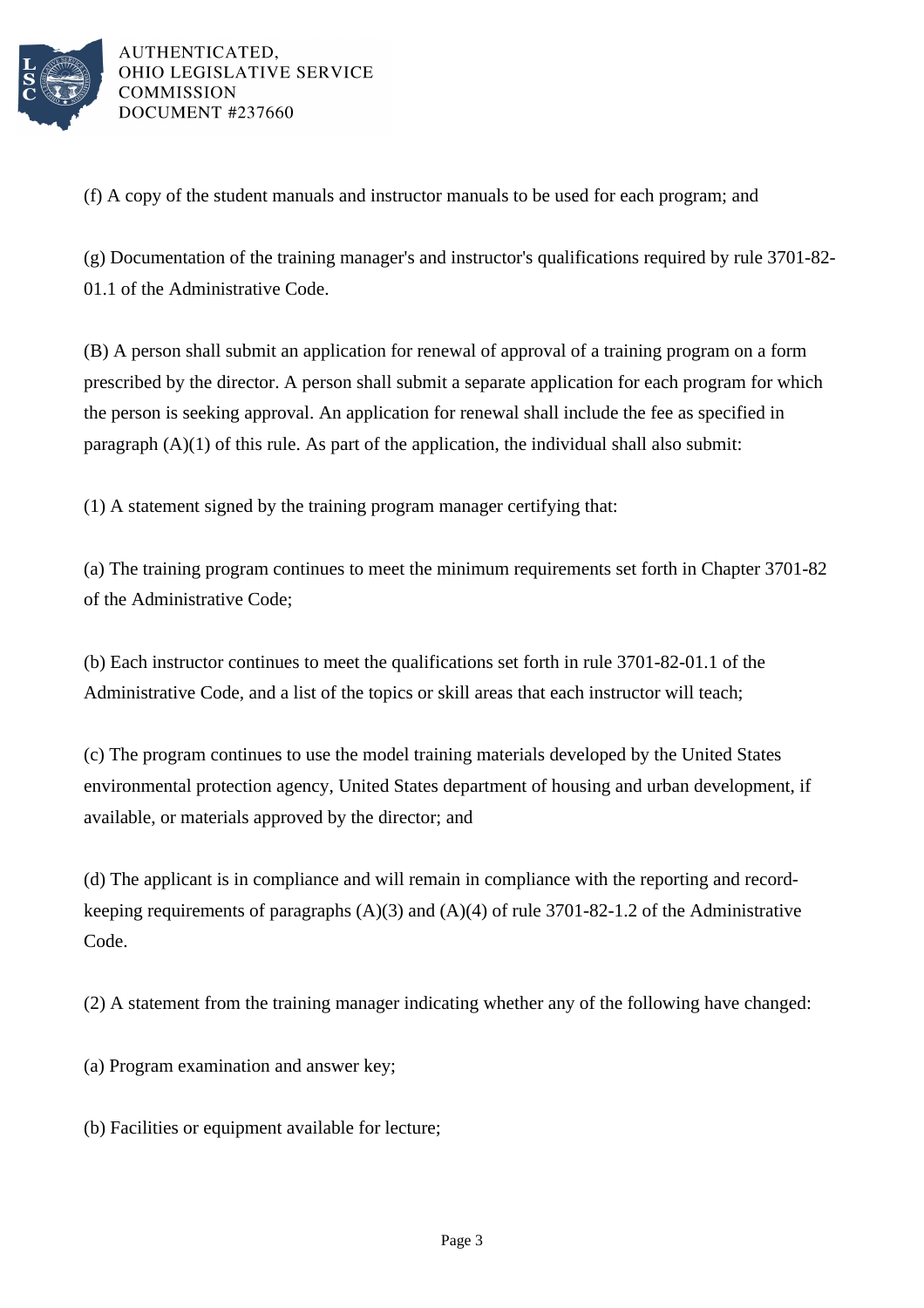

- (c) Program agenda with an allocation of time spent on each topic;
- (d) Program quality control plan;
- (e) Program completion certificate and an example of the changed certificate; or

(f) Student manuals or instructor manuals to be used for each program.

(C) The director shall notify the applicant of any deficiency or needed modification to the application. Six months after written notification, the application shall no longer be maintained. An application that is no longer maintained shall not be subject to appeal pursuant to Chapter 119. of the Revised Code.

(D) The director may refuse to issue or renew an approval, or may suspend or revoke the approval of an approved training program if the approved training program, training manager, or any other person with supervisory authority over the training program has:

(1) Misrepresented the contents of a training program to the director or trainees;

(2) Failed to submit required information or notifications in a timely manner;

(3) Falsified accreditation records, instructor qualifications, or any other approval-related information or documentation;

(4) Failed to comply with any requirement of this rule, Chapter 3742. of the Revised Code, or any federal, state, or local statutes or regulations as they pertain to lead-based paint or lead hazards;

(5) Failed to maintain required records; or

(6) Made false or misleading statements to the director in its application for approval or its application for renewal.

(E) Approval to conduct a training program expires three years from the date the director issues